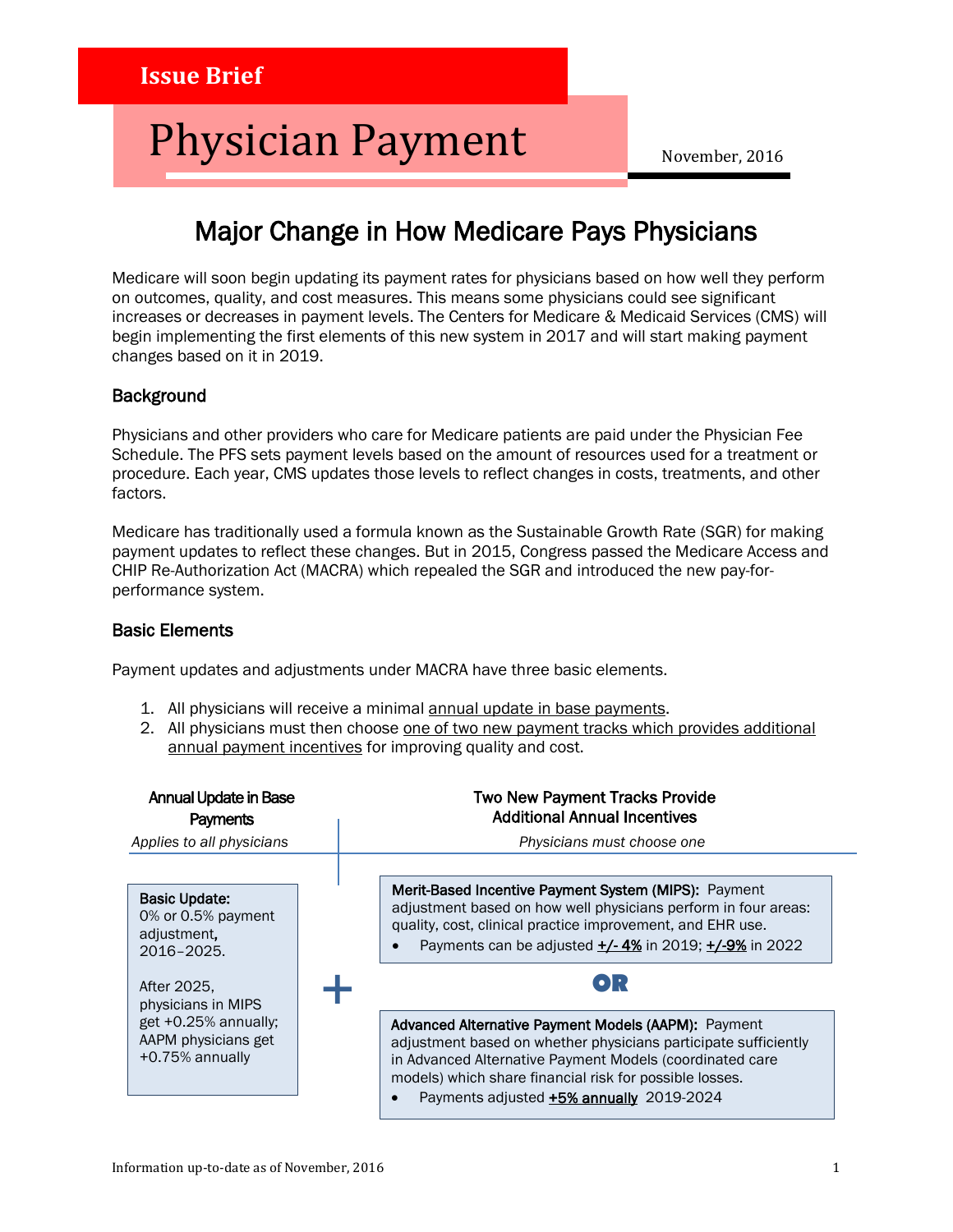## **How MIPS Works**

Physicians are paid more for high-quality performance on outcomes, cost, and quality measures and less for lower-quality performance.

#### Streamlines current physician quality programs

- The existing quality programs under the Physician Fee Schedule are rolled into MIPS: o Physician Quality Reporting System
	- o Value-Based Payment Modifier Program
	- o Electronic Health Record Meaningful Use Program

#### Evaluates physician performance on measures in four categories

#### *Quality*

- 200+ measures in such areas as asthma, kidney disease, breast cancer, heart failure, falls
- Physicians choose 6 measures, including 1 outcomes measure, for which they report performance data
- Accounts for 60% of performance score in 2017 (which affects payment in 2019)

#### *Advancing Care Information*

- Measures reflect how physicians use electronic health records (EHR) in dayto-day practice
- Physicians report on 5 measures in such areas as secure information exchange and e-prescribing; can choose to report more
- Accounts for 25% of 2017 performance score



**Quality** 

■ Advancing care info

**Clinical Practice Improvement** 

#### *Clinical Practice Improvement*

- Rewards clinical improvements such as care coordination, patient safety, beneficiary engagement, population health management
- Physicians must report performance on 4 of 90+ improvement activities
- Extra weight for activities that support patient-centered medical homes, transform clinical practice, or are a public health priority
- Accounts for 15% of MIPS score in 2017

#### *Cost*

- 10 episode-specific cost measures, as well as total cost per beneficiary
- CMS calculates scores based on Medicare claims; physicians do not have to report
- Accounts for 0% of 2017 performance score; will increase to 30% by payment year 2021



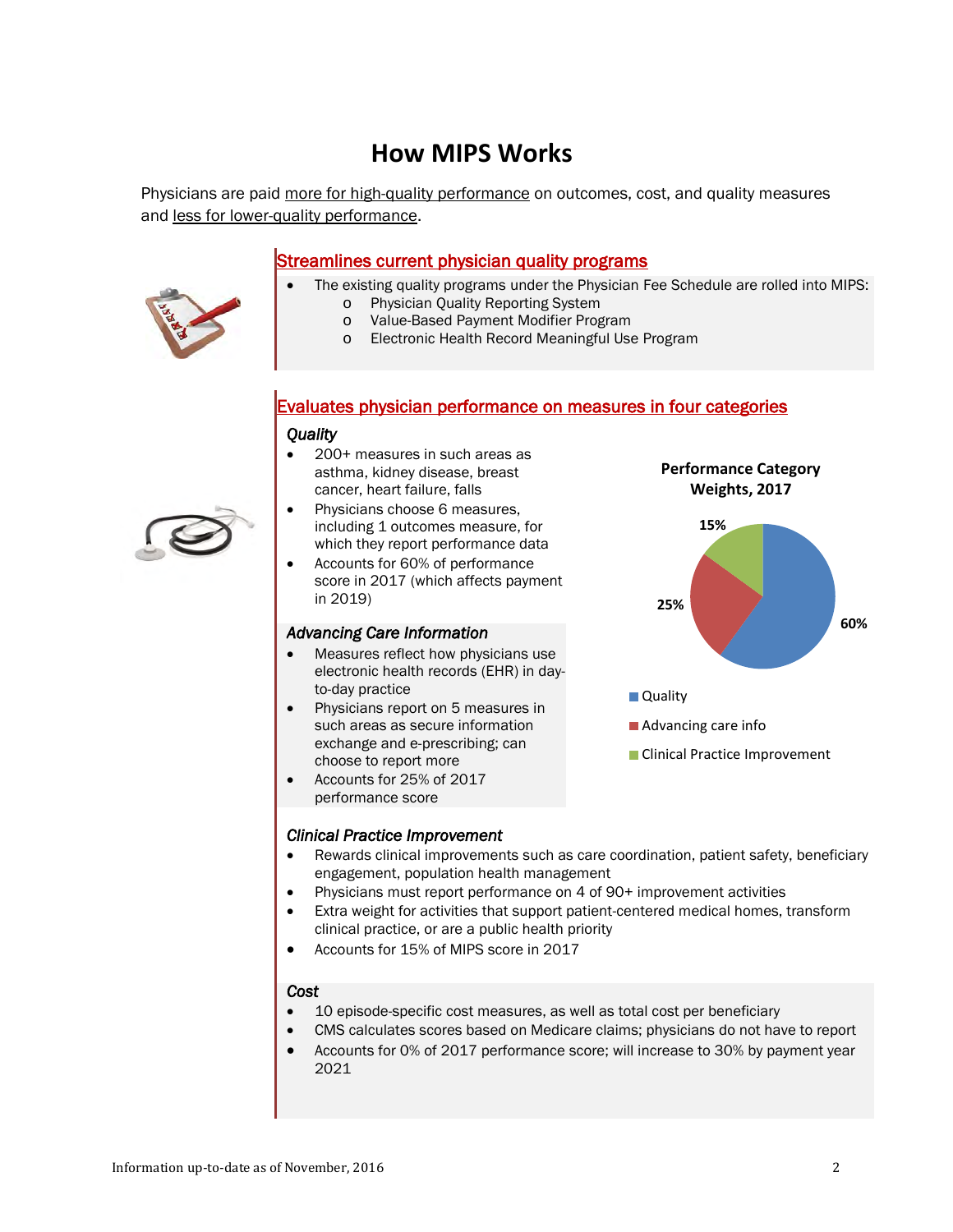

### Calculates payment adjustments from performance scores

- Physicians receive positive, negative, or neutral adjustments based on their scores.
- Payment can be adjusted up or down by a set percentage each year, based upon the
- overall score.
- Maximum adjustments in 2019 are plus/minus 4%, rising to plus/minus 9% in 2022.



 During the first six years, exceptional performers may also qualify for an extra bonus.

## **How The AAPM Works**

Physicians can receive significant financial incentives for participating in Advanced Alternative Payment Models which bear risk for financial loss. Such physicians are exempt from MIPS and qualify for financial bonuses.

#### Requires physicians to join "advanced" alternative payment models (AAPM)

CMS defines "advanced" models as those which:

- 1. Base payment on quality measures equivalent to those of MIPS;
- 2. Bear a specific degree of financial risk;
- 3. Require physicians to use EHRs; and
- 4. Operate as part of a CMS-approved payment model

Alternatively, physicians can participate in medical home models recently expanded by CMS.

### Requires AAPMs to share in financial risk for losses

- 1. Alternative payment models qualify as AAPMs if they are required to pay CMS back when they exceed their spending targets.
- 2. They must also take on more than a nominal degree of financial risk.
- 3. CMS specifies the percentage of losses AAPMs must be willing to share.

### Medicare Approves 6 payment models as AAPMs

| Medicare Shared Savings ACOs, Track 2  | Medicare Shared Savings ACOs, Track 3               |
|----------------------------------------|-----------------------------------------------------|
| <b>Next Generation ACOs</b>            | Comprehensive End Stage Renal Disease<br>Care Model |
| Comprehensive Primary Care Plus (CPC+) | Oncology Care Model (two-sided risk)                |

CMS says it anticipates adding additional models by 2018, including a new Medicare Shared Savings ACO Track 1+, which includes greater financial risk than current Track 1 ACOs, but less financial risk than current Track 2 or Track 3 ACOs.

#### Provides payment incentives on top of AAPM incentives

- Physicians receive 5% payment bonuses from 2019–2024.
- This is separate from any payments they receive as part of their contractual arrangements with the AAPM itself.